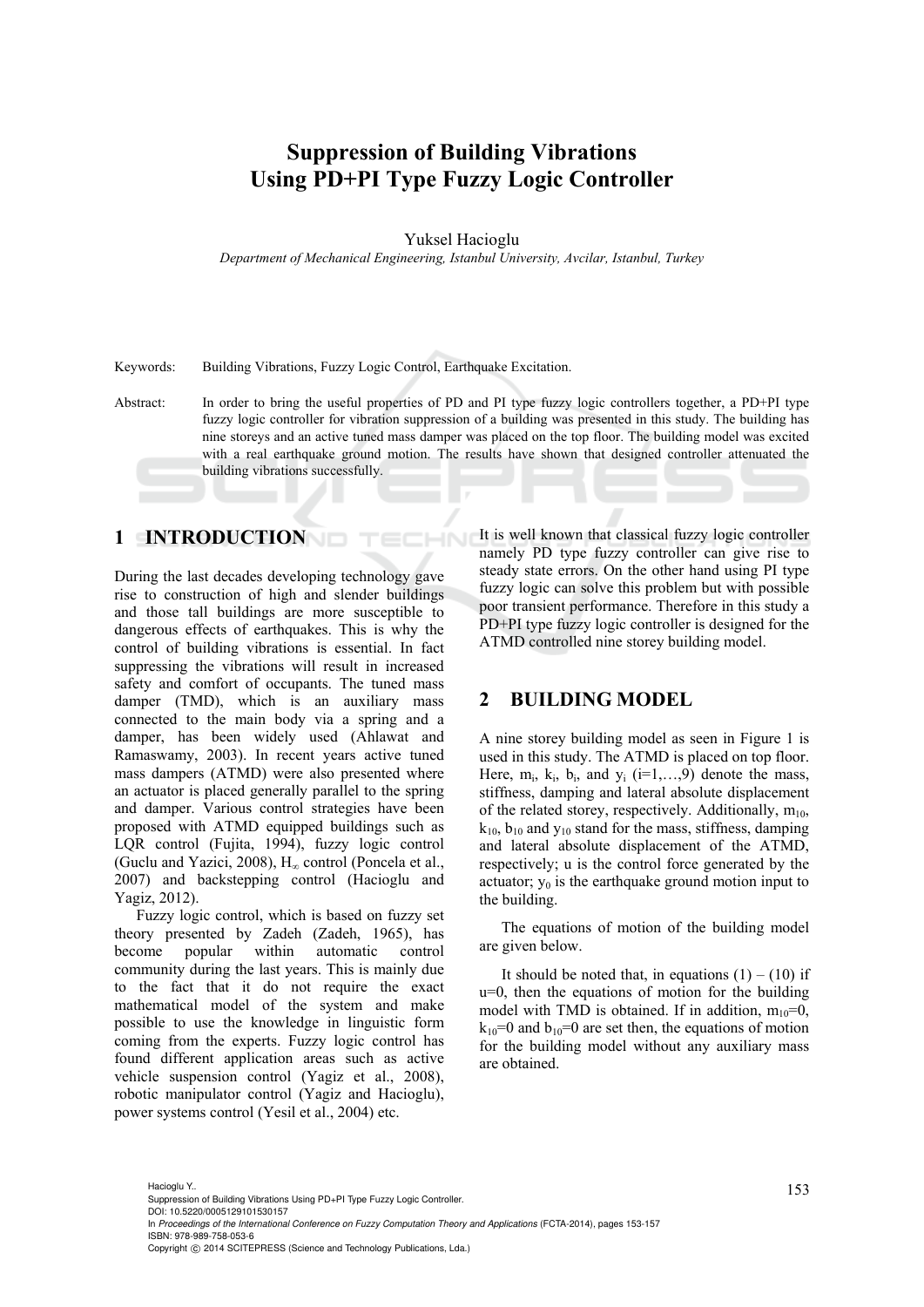

### **3 CONTROLLER DESIGN**

The PD+PI type fuzzy logic controller is presented in this section. It consists of two parts as seen in Figure 2, namely the PD and PI parts. The fuzzy logic controllers use the error  $e_N$  and its derivative  $\dot{e}_N$  as inputs. The output of the PD-type fuzzy controller is the control signal  $u_N$  and the output of the PI-type fuzzy logic controller is the incremental change in control signal  $\Delta u_N$ . Then the resultant control law for the designed PD+PI controller is given as

$$
u(t)_{PD+PI} = u(t)_{PD} + \Delta u(t)_{PI} + u(t - \delta t)_{PI}
$$
 (11)



As presented in Figure 3, Gaussian membership functions all defined on the [-1,1] closed interval are used for the input and output variables. Therefore scaling factors ( $SF_i$ : input scaling factors;  $SF_u$  and  $SF_{(\Delta u)}$ : output scaling factors) are used in order to map the crisp variables to their fuzzy counterparts. For the membership functions used, NB, NM, NS, Z, PS, PM and PB denote negative big, negative medium, negative small, zero, positive small, positive medium and positive big, respectively.



Figure 3: Membership functions for the input and output variables.

The fuzzy rules are presented in Table 1 and they were arranged in such a manner that the input variables are forced to be zero. For example if error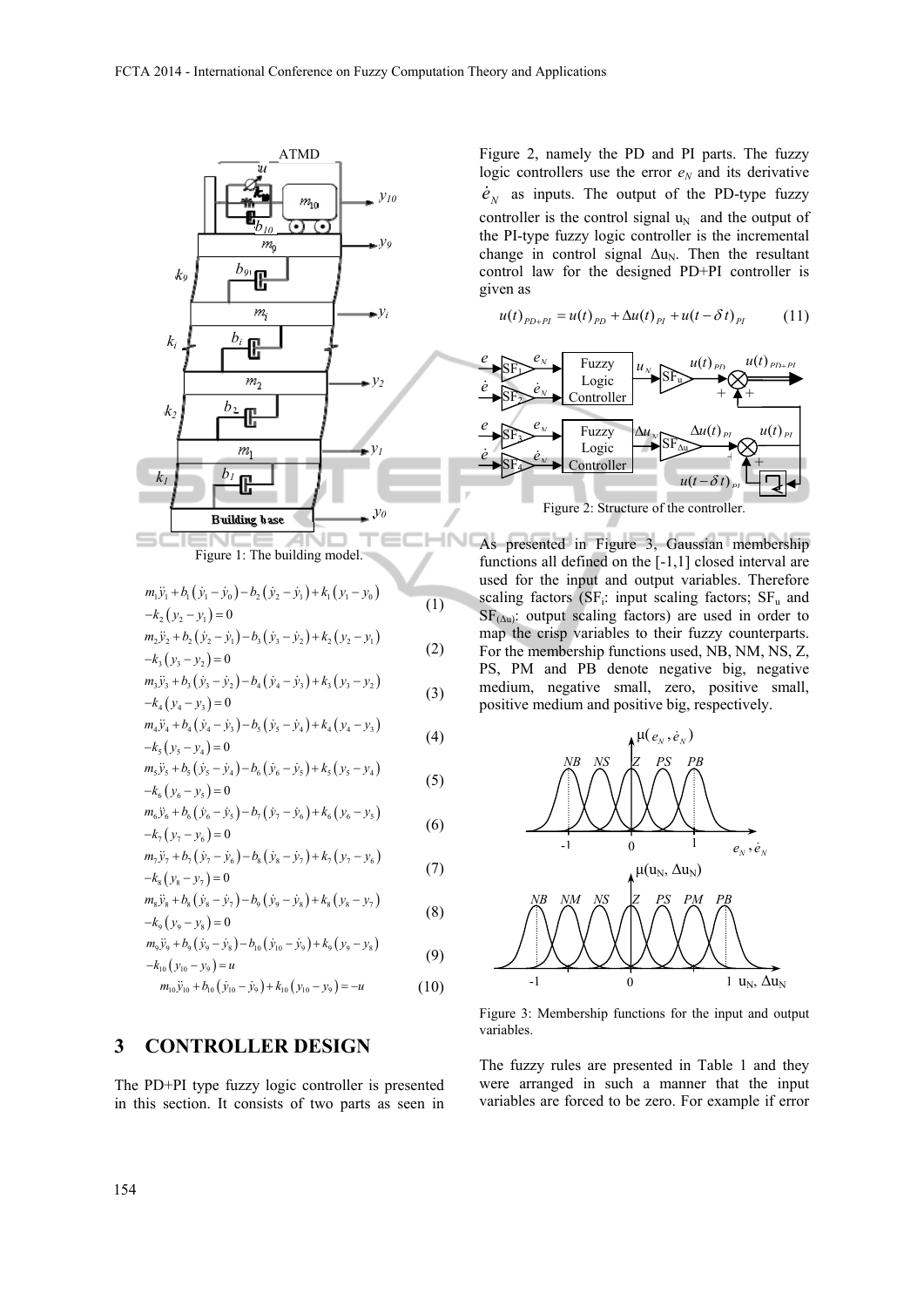is positive big (*e*=PB) and derivative of error is zero  $(\dot{e} = Z)$  the control output variables are selected to be positive medium ( $u_N$ =PM and  $\Delta u_N$ =PM). Similarly if both inputs are zero, which is the desired case, then the control outputs are selected to be zero  $(u_N=Z$  and  $\Delta u_N = Z$ ).

Table 1: Fuzzy rule table for  $u_N$  and  $\Delta u_N$ .

| $e_{N}$<br>$e_{N}$ | $N$ B | NS | Z  | PS              | PB |
|--------------------|-------|----|----|-----------------|----|
| $N$ B              | NB    | NB | NM | NS <sup>-</sup> | Z  |
| NS <sup>-</sup>    | NB    | NМ | NS | Z               | PS |
| Z                  | NМ    | NS | Z  | PS              | PМ |
| <b>PS</b>          | NS    | Z  | PS | PM              | PR |
| <b>PB</b>          | Z     | PS | PM | PB              | РB |

#### **4 NUMERICAL RESULTS**

The numerical results for the nine storey building model with PD+PI type fuzzy logic controlled ATMD is presented in this section. The ground motion in East-West direction of the Kocaeli Earthquake in Turkey, which occurred on 17 August 1999, was applied to the base of the building model as shown in Figure 4. The data used was recorded during the main shock of that earthquake by the station located in Besiktas, Istanbul, Turkey (Acceleration data is available at the website of the National Strong Motion Observation Network of Turkey). Active and passive modes are introduced for the ATMD. For small vibrations of the building, the controller is inactive thus ATMD becomes TMD and for large vibrations of the building the controller is active thus TMD becomes ATMD. The average of the absolute value of the top floor displacement calculated over last  $\Delta t = 2$  s time period was used for switching criterion.



Figure 4: Earthquake ground motion.

The displacements and accelerations of the top floor are presented in Figure 5 and Figure 6 for the building model without TMD or ATMD (which is called Passive), with TMD and with designed fuzzy logic controlled ATMD. It is observed from those figures that both TMD and ATMD reduced the building vibrations, and it is obvious that the fuzzy logic controlled ATMD achieved better vibration isolation than the TMD case.



Figure 5: Displacement of the top floor.

The displacements of the TMD and ATMD are shown in Figure 7. It is seen that the ATMD moves much more than the TMD while being in reasonable ranges. Controller force for the ATMD case is also given in Figure 8.

Finally, the RMS values of the displacements and accelerations of the building floors are calculated and presented in Figure 9 and Figure 10 for the passive, TMD and ATMD cases. It is clear from those figures that the designed PD+PI type fuzzy logic controlled ATMD reduced those RMS values for displacements and accelerations much more than the TMD case, which confirmed the superior performance of the designed controller.



Figure 6: Accelerations of the top floor.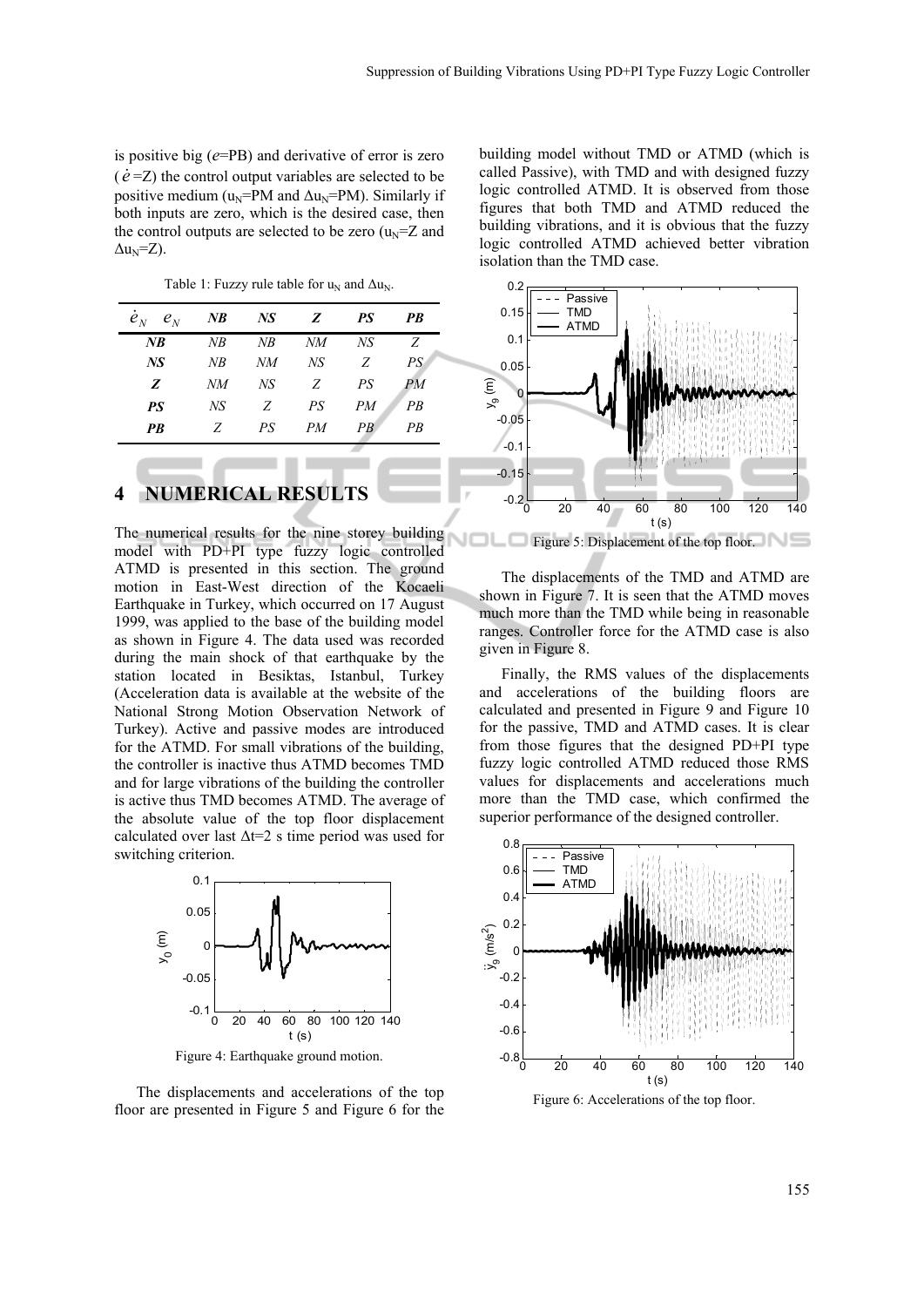

Figure 7: Displacements of the TMD and ATMD.





Figure 9: RMS values for the displacements of the all floors.



Figure 10: RMS values for the accelerations of the all floors.

## **5 CONCLUSIONS**

In order to suppress the earthquake induced vibrations of a nine storey building, a PD+PI fuzzy logic controller was designed. The controller was applied through an active tuned mass damper installed on the top floor of the building. The results indicated that the designed controller has attenuated the vibrations of the building floors to a certain degree.

### **REFERENCES**

- Ahlawat, A.S. and Ramaswamy A, 2003. Multiobjective optimal absorber system for torsionally coupled seismically excited structures. *Engineering Structures* 25(7), 941-950.
- Fujita, T., 1994. Application of hybrid mass damper with convertible active and passive modes using hydraulic actuator to high-rise building. *Proceedings of the American Control Conference, Baltimore, Maryland,* June 29 - July 1, Vol. 1, 1067-1072.
- Guclu, R. and Yazici, H., 2008. Vibration control of a structure with ATMD against earthquake using fuzzy logic controllers. *Journal of Sound and Vibration* 318(1-2), 36-49.
- Hacioglu, Y., Yagiz, N., 2012. Adaptive backstepping control with estimation for the vibration isolation of buildings, *Journal of Vibration and Control*, 18(13), 1996-2005.
- National Strong Motion Observation Network of Turkey. Available at: http://kyh.deprem.gov.tr
- Poncela A., Casado C., Baeyens E. and Peran J.R., 2007. Design of devices for protecting civil structures using fixed-order control. *Structural Control and Health Monitoring* 14(2), 239-260.
- Yagiz, N., Hacioglu, Y., 2005. Fuzzy sliding modes with moving surface for the robust control of a planar robot, *Journal of Vibration and Control*, 11(7), 903-922.
- Yagiz, N., Hacioglu, Y., Taskin, Y., 2008. Fuzzy slidingmode control of active suspensions, *IEEE Transactions on Industrial Electronics*, 55(11), 3883- 3890.
- Yesil, E., Guzelkaya, M., Eksin, I., 2004. Self tuning fuzzy PID type load and frequency controller, *Energy Conversion and Management*, 45, 377-390.
- Zadeh, L.A. 1965. Fuzzy Sets, *Information and Control*, 8, 338-353.